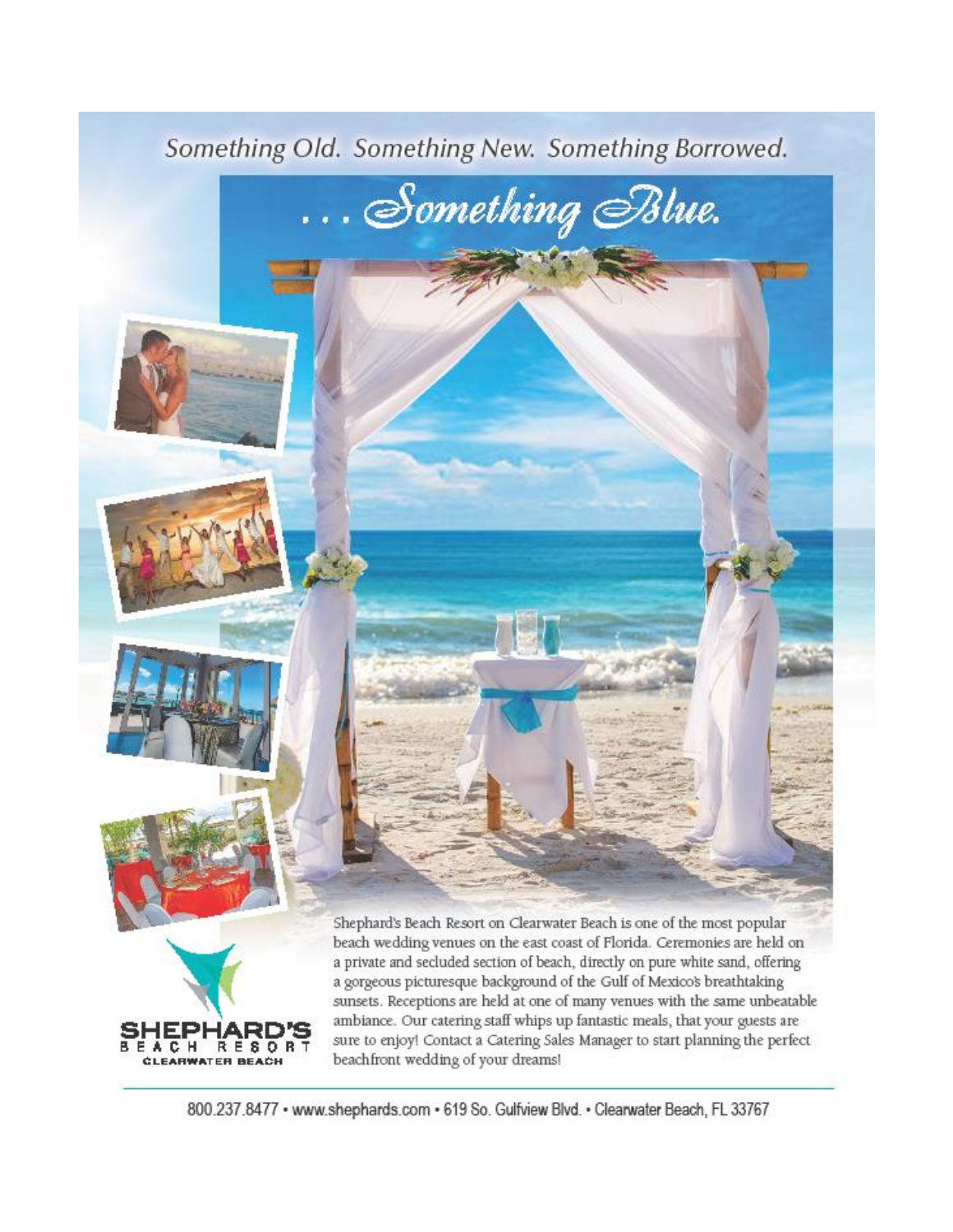# *General Information*

## **Ceremonies:**

Ceremonies may be held on our private beach for events reserved with Wave Ballroom, Ocean Flame Restaurant, Dolphin Room, Pool Terrace & Tiki Pavilion. Ceremony fee includes location, wedding chairs, AV support, and indoor space in the event of inclement weather.

## **Deposits & Guarantees:**

A non-refundable deposit of \$500.00-\$1,000.00 is required to secure your space and date. The deposit is applied towards the final balance. The final guest count and final payment must be given to the Catering Sales Manager fourteen (14) days prior to the function. If a guarantee is not called in, the approximate attendance at the time of booking or the total guests served, whichever is greater will be charged.

## **Food and Beverage:**

All food and beverage must be provided and served by Shephard's Beach Resort, according to Florida State and County Law. Hotel policy does not allow any removal of food and beverage from the premises during or after a catered function. Each space requires a food and beverage minimum. The prices listed are subject to proportional increases to meet increased cost of supplies or operations for events reserved more than 90 days in advance.

## **Children's Meals:**

A discounted children's meal is available for \$16.00 per guest ages 3-11 years old. Includes Chicken Fingers, French Fries and Fruit Cup.

## **Alcohol:**

Florida law requires the hotel to request photo identification for any persons under the age of 30 and reserves the right to refuse alcohol service if the person is under the legal drinking age or fails to provide proper identification.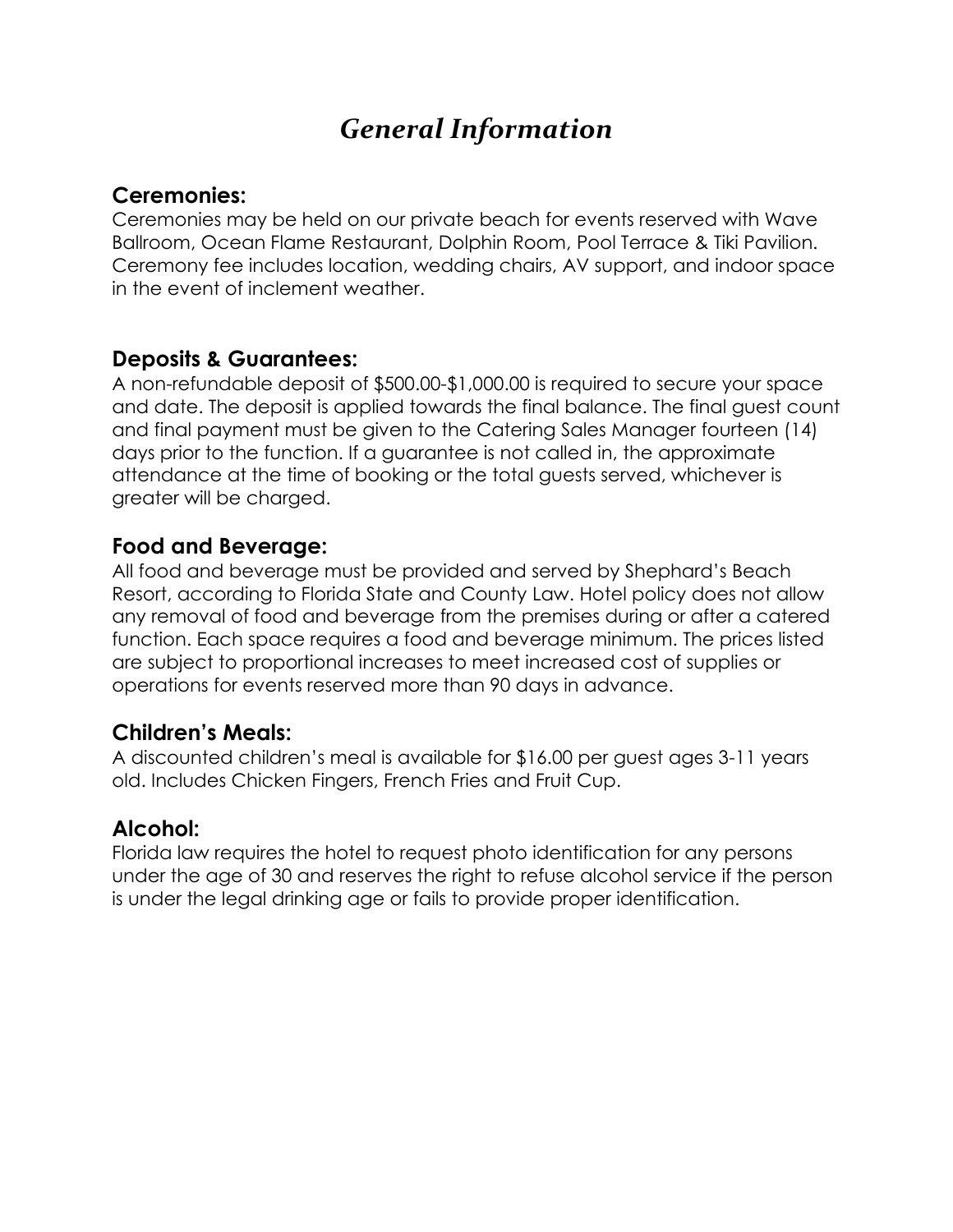# *General Information Continued…*

## **Decorations:**

You are welcome to decorate our spaces for your special event; however, all décor must be approved by your Catering Sales Manager prior to making any commitments. Extensive setup or tear down time will carry additional fees and be determined on a case by case basis. You are responsible for removal of all décor brought on to the property after your event unless prior arrangements have been made.

## **Valet Parking:**

Complimentary for wedding guests the day of event.

## **Incentives:**

The hotel offers a complimentary two (2) night stay in our Standard Room for the Bride and Groom, if a food and beverage minimum of \$3,500.00 before taxes and service charge is met. You may upgrade your stay to a suite for an additional \$125.00, plus tax, per night, based on availability.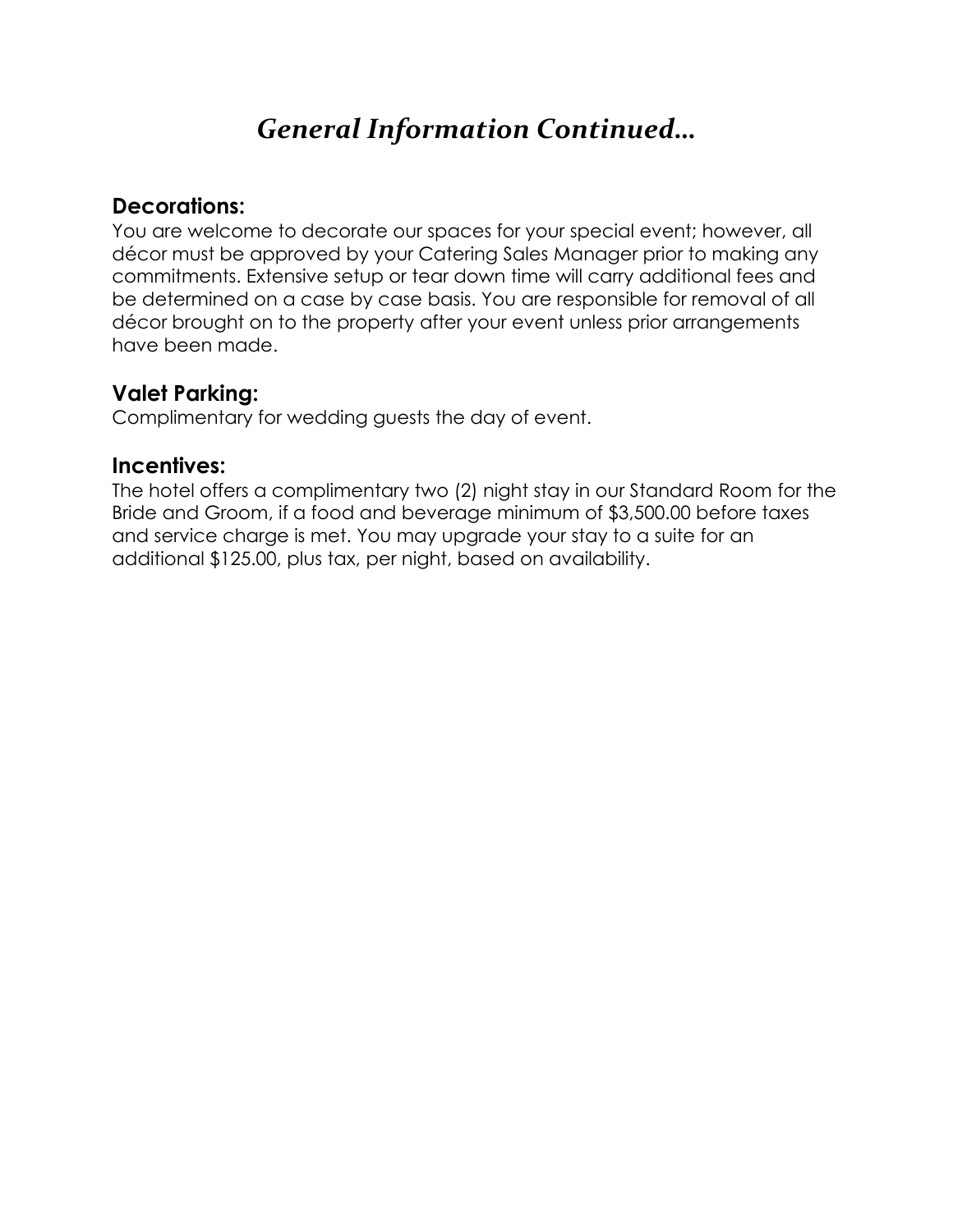# *Wedding & Vow Renewal*

(Available Only with Reception Package)

## **Ceremony Fee** \$975.00

Includes: Location, Wedding Arch, Fencing, up to 120 Chairs, Ceremony Rehearsal and Sales Manager's Assistance Getting Down the Aisle Indoor space in case of inclement weather.

## **Bottled Water (optional - per case in iced bin) \$ 15.00**

If the ceremony is taking place during the time we have live entertainment outside, the band will cease playing for a short time for the wedding ceremony.

> Check out our Facebook page, *Weddings at Shephard's Beach Resort!*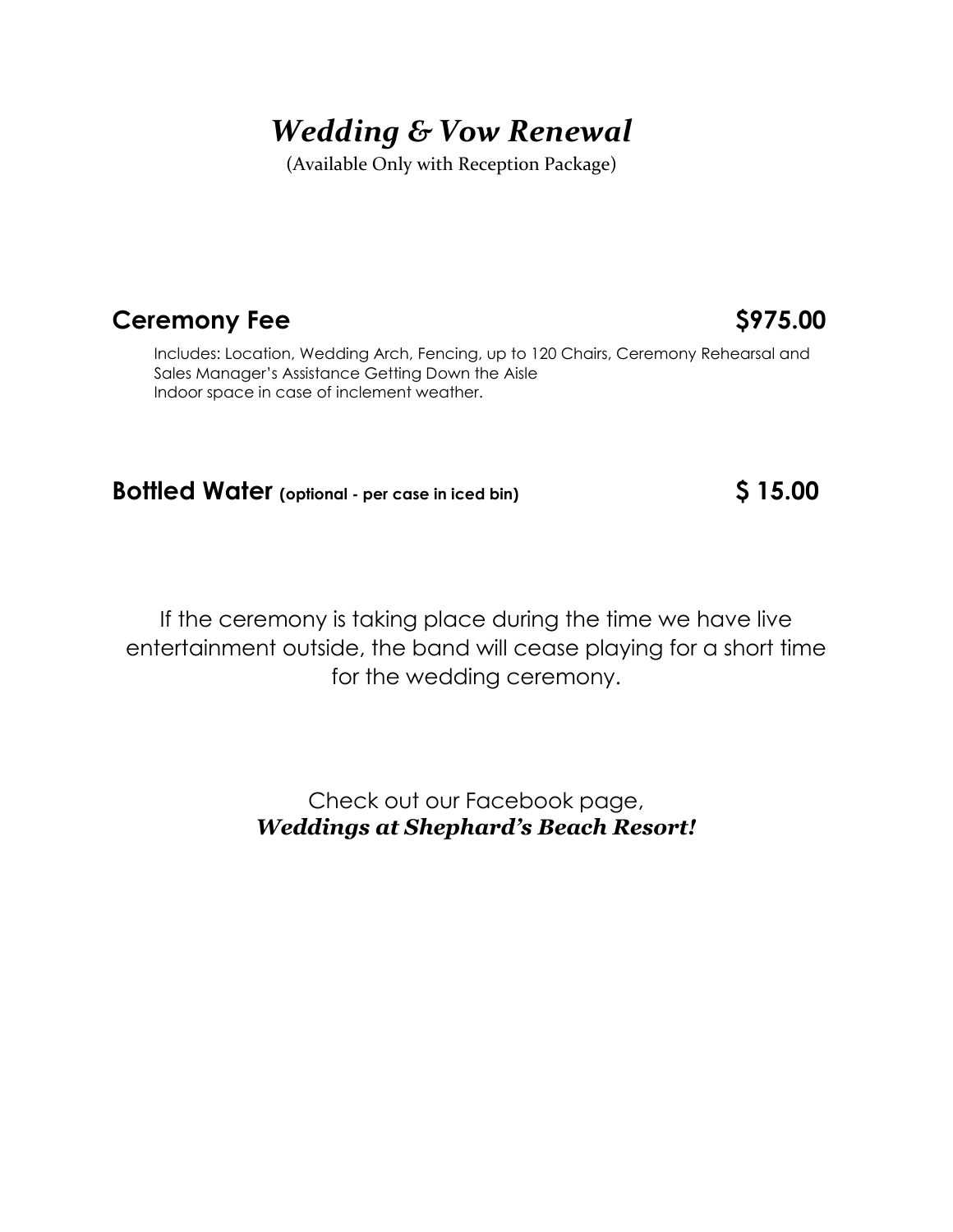## *Sand Dollar Package*

Buffet Meal

#### **Hors D'oeuvres: Choice of Three (3)**

(To be Butler Passed or Buffet Style)

#### **Hot:**

Vegetable Egg Rolls Spanakopita Beef Empanadas w. Salsa Rojo Bacon Wrapped Scallops Cod Nuggets with Dilled Tartar Sauce Pot Stickers with Pork or Chicken

#### **Cold:**

Spicy Tuna Cucumber Cups Bruschetta w. Crostini Prosciutto Wrapped Melon Grouper Ceviche Watermelon Gazpacho Shooters Cheese Board w. Crackers -Upgrade to Artisan Cheese \$5.00++ pp -Upgrade to Artisan Cheese, Fruit Spread, & Charcuterie \$7.00++ pp

### **Salad Selection: Choice of One (1)**

**Spring Salad:** Mixed Greens with Candied Walnuts, Sundried Cranberries, Tomatoes, Cucumbers, Mandarin Oranges, and Gorgonzola Cheese. Served with a Raspberry Vinaigrette.

**Caesar Salad:** Romaine Hearts tossed in our Homemade Caesar Dressing, topped with Croutons & Shaved Asiago.

**Caprese Salad:** Tomatoes, Mozzarella Cheese, Basil, Olive Oil and Balsamic Glaze

### **Raw Bar Selection: Choice of One (1)**

If Choosing Two (2) Items, add \$3.00++ per person

**Oysters on the Half Shell:** Served with Cocktail Sauce, Lemons & Saltines **Peel n Eat Shrimp:** Steamed Shrimp Served with Cocktail Sauce **Lox:** Served with Capers, Red Onions & Chopped Hard Boiled Eggs **Smoked Fish Spread:** Served Artisan Crackers & Vegetables

### **Pasta Selection: Choice of One (1)**

If Choosing Two (2) Items, add \$3.00++ per person

**Choice of Pasta:** Cavatappi, Penne, Bow-Tie or Linguine served with Marinara, Alfredo, Carbonara or Olive Oil with choice of Spinach, Roasted Red Peppers, Artichoke Hearts or Mushrooms.

You may add the following seafood options for an additional **\$5.00++ per person**: Clams, Mussels, Shrimp or Calamari.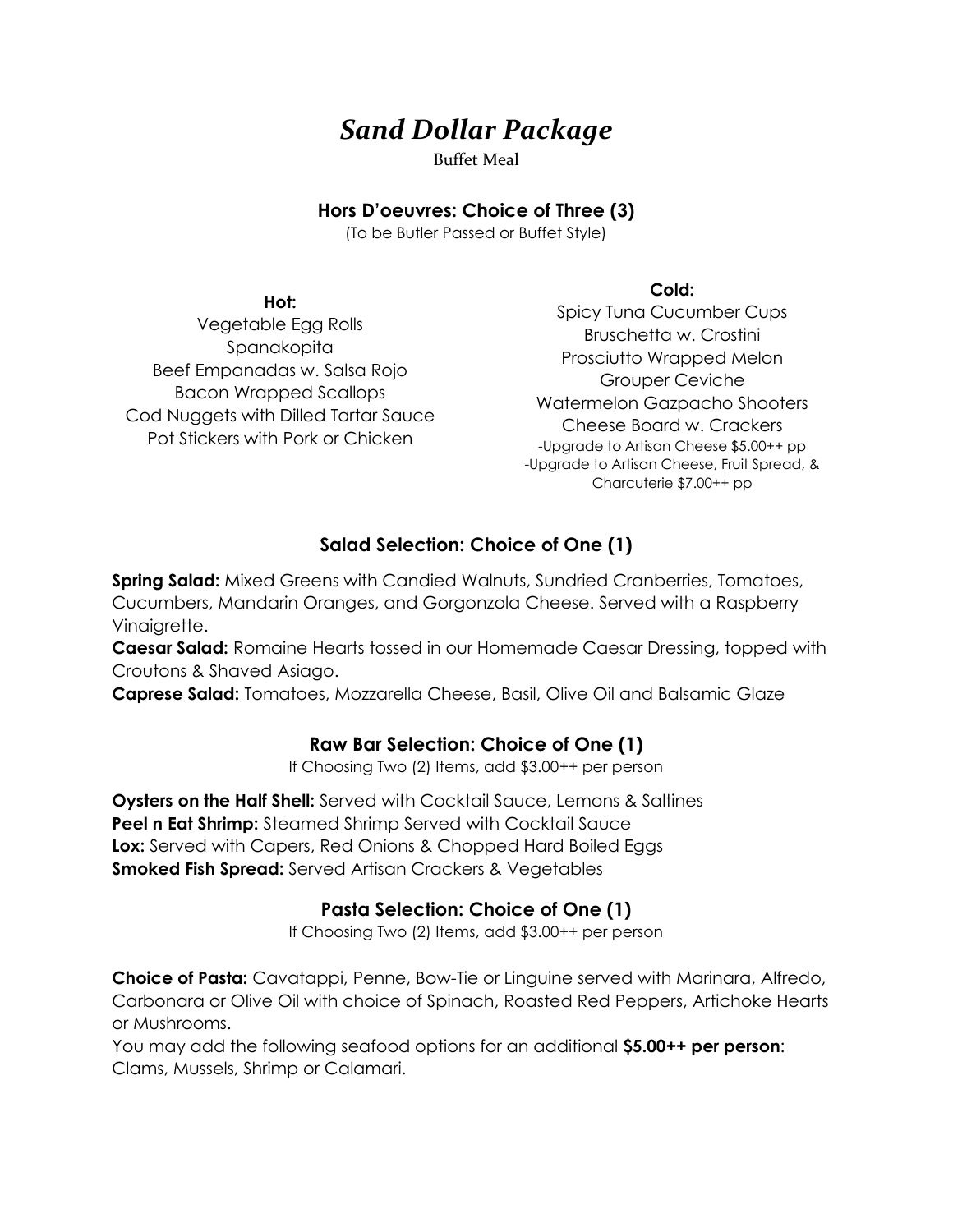# *Sand Dollar Package Continued…*

### **Carving Stations: Choice of One (1)**

If Choosing Two (2) Items, add \$5.00++ per person

**Roast Beef**: Served with Au Jus & Horseradish Sauce -Substitute Prime Rib add \$5.00++ per person **Honey Glazed Ham:** Glazed with Brown Sugar, Honey & a touch of Cinnamon with Pineapple Dipping Sauce **Pork Loin:** with Homemade Caramelized Applesauce

### **Seafood Entrees: Choice of One (1)**

If Choosing Two (2) Items, add \$5.00++ per person

**Baked Grouper:** Topped with Lemon Butter, White Wine & Breadcrumbs **Blackened Mahi:** Served with a Mango Coulis **Coconut Shrimp:** Served with Orange Ginger Sauce **Korean BBQ Salmon:** Pomegranate Sweet & Spicy BBQ Glazed Salmon **Seafood Au Gratin:** Lump Crab, Shrimp & Lobster served in a Cream Sauce with Gouda and Pepper Jack Cheese -Additional \$5.00++ per person **Stuffed Flounder:** Stuffed with Crab Imperial & Topped with Lemon Beurre Blanc -Additional \$5.00++ per person

## **Meat Entrees: Choice of One (1)**

If Choosing Two (2) Items, add \$5.00++ per person

**Chicken Marsala:** Lightly Seared & Finished with a Mushroom Marsala Demi-Glace **Chicken Francaise**: Dipped in Egg Batter, Sautéed & Finished with a White Wine Lemon Butter Sauce

**Curry Coconut Chicken:** Slow Cooked Chicken Breast in Coconut Milk, Thai Chili, Red Curry, & Lime

**Cranberry & Walnut Pork Loin:** Pork Roulade with Walnut Stuffing & Cranberry Chutney **Marinated Grilled Flank Steak:** Sliced & Served with a Chimichurri Sauce **Braised Short Ribs:** Oso Bucco Style Braised Beef Short Rib with Demi-Glace

-Additional \$7.00++ per person

**Accompaniments:** Chef will Choose Sides that Compliment your Entrees

### **This Package includes:**

**4-Hour Open Host Bar** – Premium Brands Bar. *Frozen drinks are NOT included.* White Linen Tablecloths, White Napkins & Chair Covers with Colored Sash, Cake Cutting & Champagne Toast. Note: Cake **NOT** provided by Hotel.

## **\$139.00 per Person Inclusive**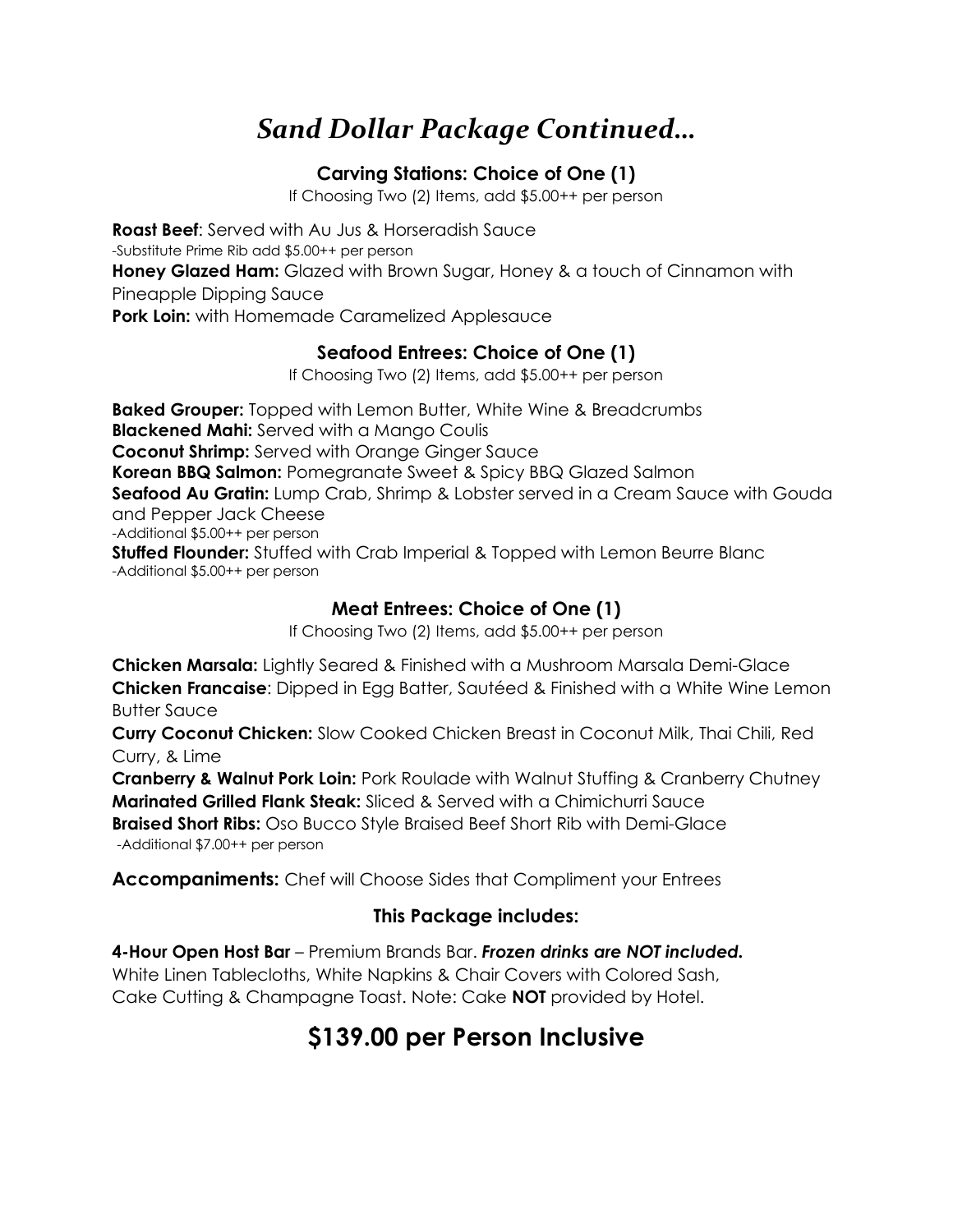# *Top Shell Package*

Plated Meal

## **Cocktail Hour Hors D'oeuvres: Choice of Three (3)**

(To be Butler Passed or Buffet Style)

#### **Hot:**

Vegetable Egg Rolls Spanakopita Beef Empanadas w. Salsa Rojo Bacon Wrapped Scallops Cod Nuggets with Dilled Tartar Sauce Pot Stickers with Pork or Chicken

#### **Cold:**

Spicy Tuna Cucumber Cups Bruschetta w. Crostini Prosciutto Wrapped Melon Grouper Ceviche Watermelon Gazpacho Shooters Cheese Board w. Crackers -Upgrade to Artisan Cheese \$5.00++ pp -Upgrade to Artisan Cheese, Fruit Spread, & Charcuterie \$7.00++ pp

## **First Course**

### **Salad Selection: Choice of One (1)**

**Spring Salad:** Mixed Greens with Candied Walnuts, Roquefort Crumbles, Mandarin Oranges, Yellow and Red Grape Tomatoes and Fresh Raspberries. Served with a Raspberry Vinaigrette. **Caesar Salad:** Romaine Hearts tossed in our Homemade Caesar Dressing, topped with Croutons & Shaved Asiago. **Caprese Stack:** Yellow and Vine Ripe Tomatoes, Mozzarella Cheese, Basil, Olive Oil and

Balsamic Glaze

## **Second Course**

### **Entree Selection: Choice of Three (3)**

Placed Cards with Guest Selection are Required

- **\$150.00 Petite Filet Mignon:** All Steaks Grilled to Same Temperature and Served with Au Gratin Potatoes, Stuffed Roma Tomato with Spinach, Baby Carrots, Bay Beet and Finished with a Bordelaise Sauce
- **\$145.00 New York Strip:** All Steaks Grilled to Same Temperature and Served with Port Wine Shallot Demi-Glace and Garlic Whipped Potatoes, Asparagus and Baby Carrots.
- **\$135.00 Stuffed Chicken Breast:** Filled with Boursin Cheese, Spinach, Prosciutto, Seared then Roasted, Served with a Portobello Demi and Accompanied with Baby Carrots, Stuffed Florentine Tomato and Creamy Parmesan Risotto.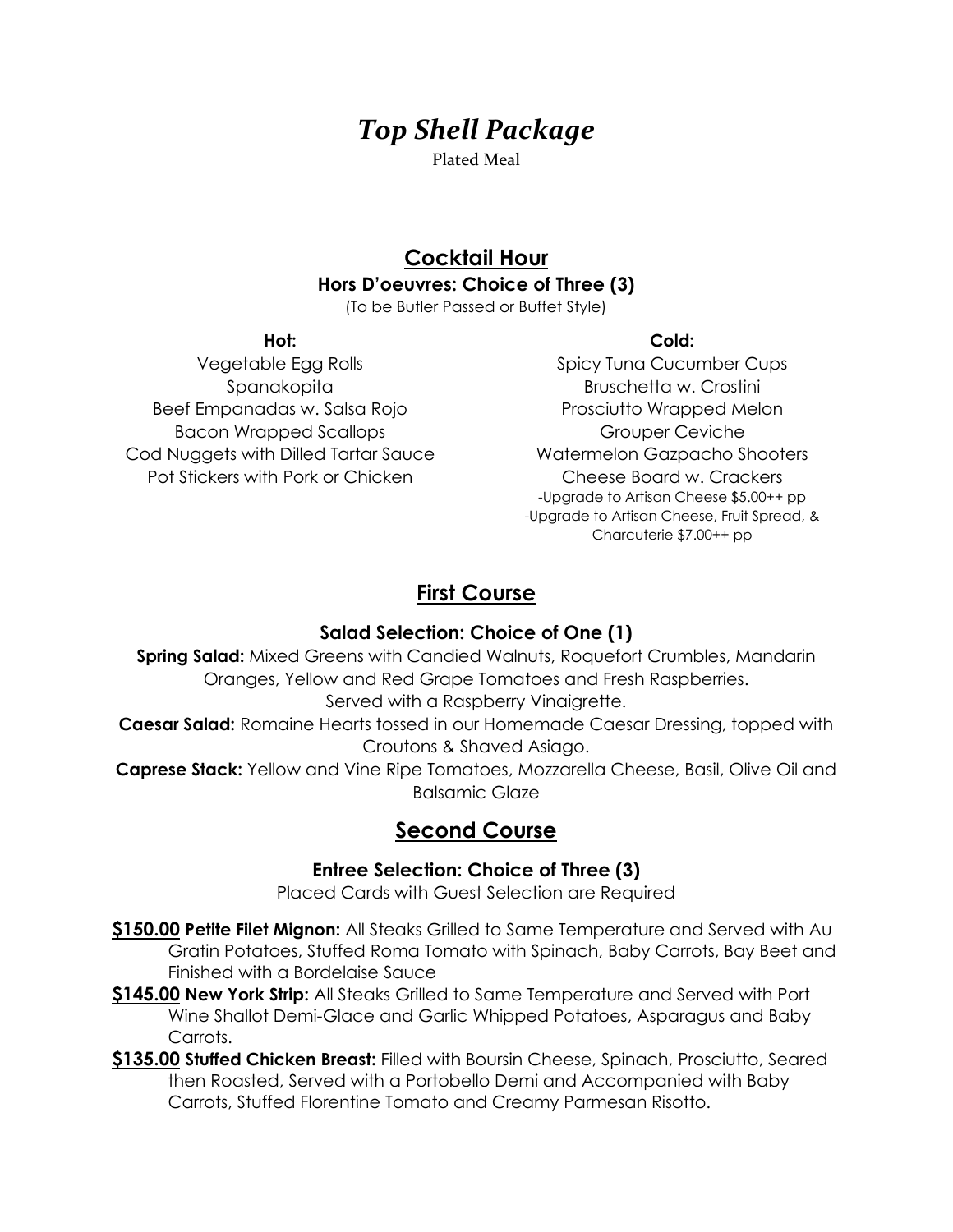# *Top Shell Package Continued…*

- **\$135.00 Chicken Francaise-** Dipped in Egg Wash and Served with a Lemon Butter White Wine Sauce and Haricot Vert, Baby Carrots and Angel Hair Pasta.
- **\$135.00 Pan Roasted Salmon-** Served on a Bed of Sautéed Spinach, Shiitake Mushrooms and Roasted Tomatoes. Drizzled with Lemon, Anisette Butter Sauce and Served with Angel Hair Pasta.
- **\$135.00 Caribbean Style Mahi Mahi-** Jerk Seasoned and Grilled. Served with A Mango Chutney and Yellow Rice, Plantains and Black Beans.

### **This Package includes:**

**4-hour Open Host Bar** – Premium Brands bar. *Frozen drinks are NOT included.* Linen Tablecloths, White Napkins & Chair Covers with Colored Sash, Cake Cutting & Champagne Toast. Note: Cake **NOT** provided by Hotel.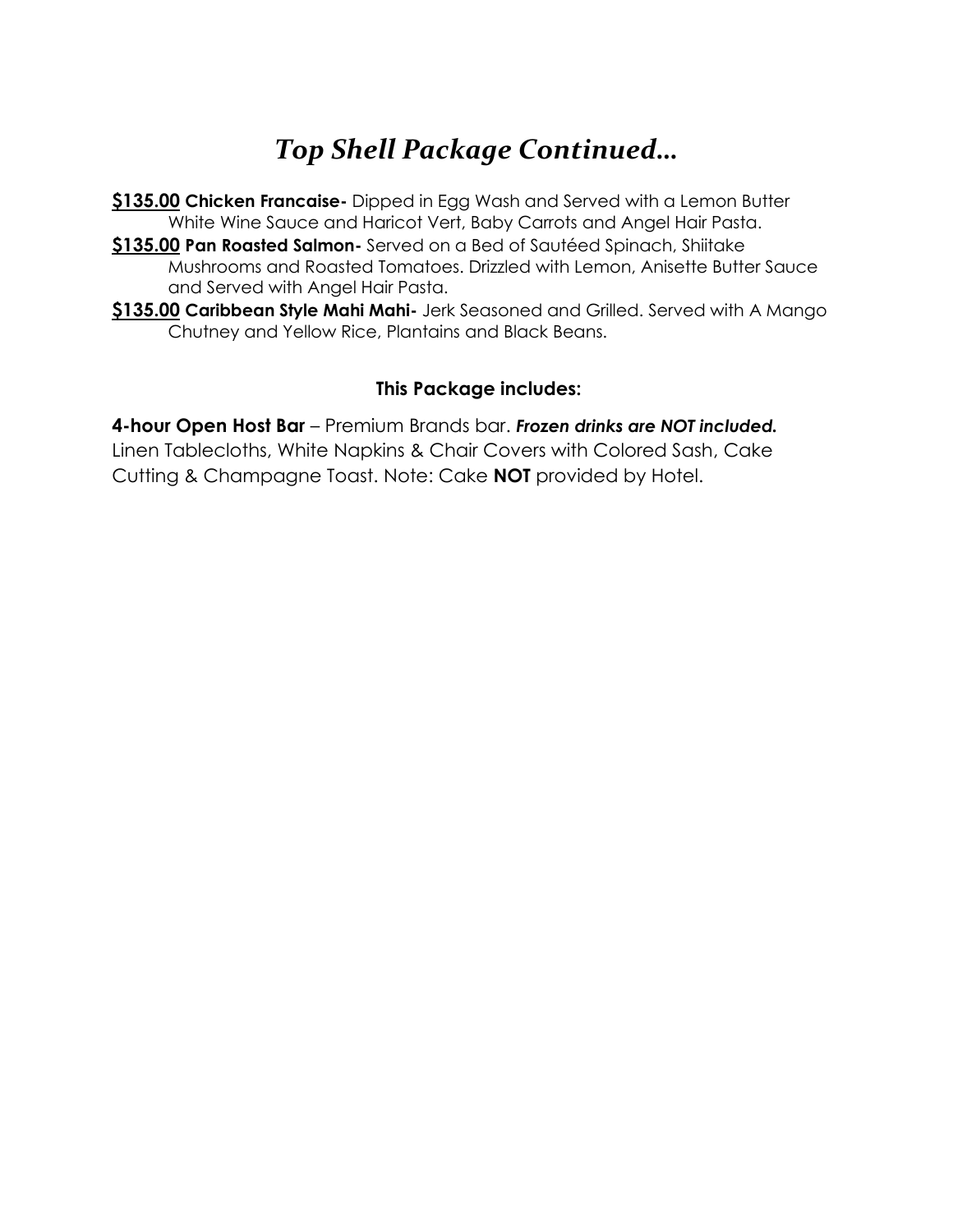## *Theme Wedding Menus*

## **Coastal Cuisine**

Blackened Catch of the Day Chicken Francaise Carne Asada w/ Chimichurri Grilled Swordfish w/ Tropical Fruit Coulis Garlic Mashed Potatoes Vegetable Medley Tomato & Mozzarella w/ Fresh Herbs Field Greens Tossed Salad Bread Sticks

#### **This Package Includes:**

Tax & Service Charge, Setup & Linens, Buffet & Soft Beverage, Cake Cutting (Cake NOT PROVIDED), Champagne Toast, Chair Covers & Colored Sash **2 Hour Open Host Bar**- **"Call Brand"** single liquor mixed drinks, house wine, domestic & imported draft beer and domestic can beer. **Frozen drinks not included**

#### **OR**

### **Caribbean Fare**

Blackened Rib Eye Island Style Mahi Mahi with Pineapple Salsa Pan Seared Chicken w/ Pineapple Teriyaki Citrus Shrimp in Shell w/ Peppers & Onions Jerk Pork Tenderloin Yellow Rice w/ Ham Grilled Fresh Vegetables Maui Tri Colored Tomato Salad Rolls & Butter

#### **These Packages Include:**

Tax & Service Charge, Setup & Linens, Soft Beverage, Cake Cutting (Cake NOT PROVIDED),Champagne Toast, Chair Covers & Colored Sash **2 Hour Open Host Bar**- **"Call Brand"** single liquor mixed drinks, house wine, domestic &

imported draft beer and domestic can beer. **Frozen drinks not included**

## **\$119.00 per Person Inclusive**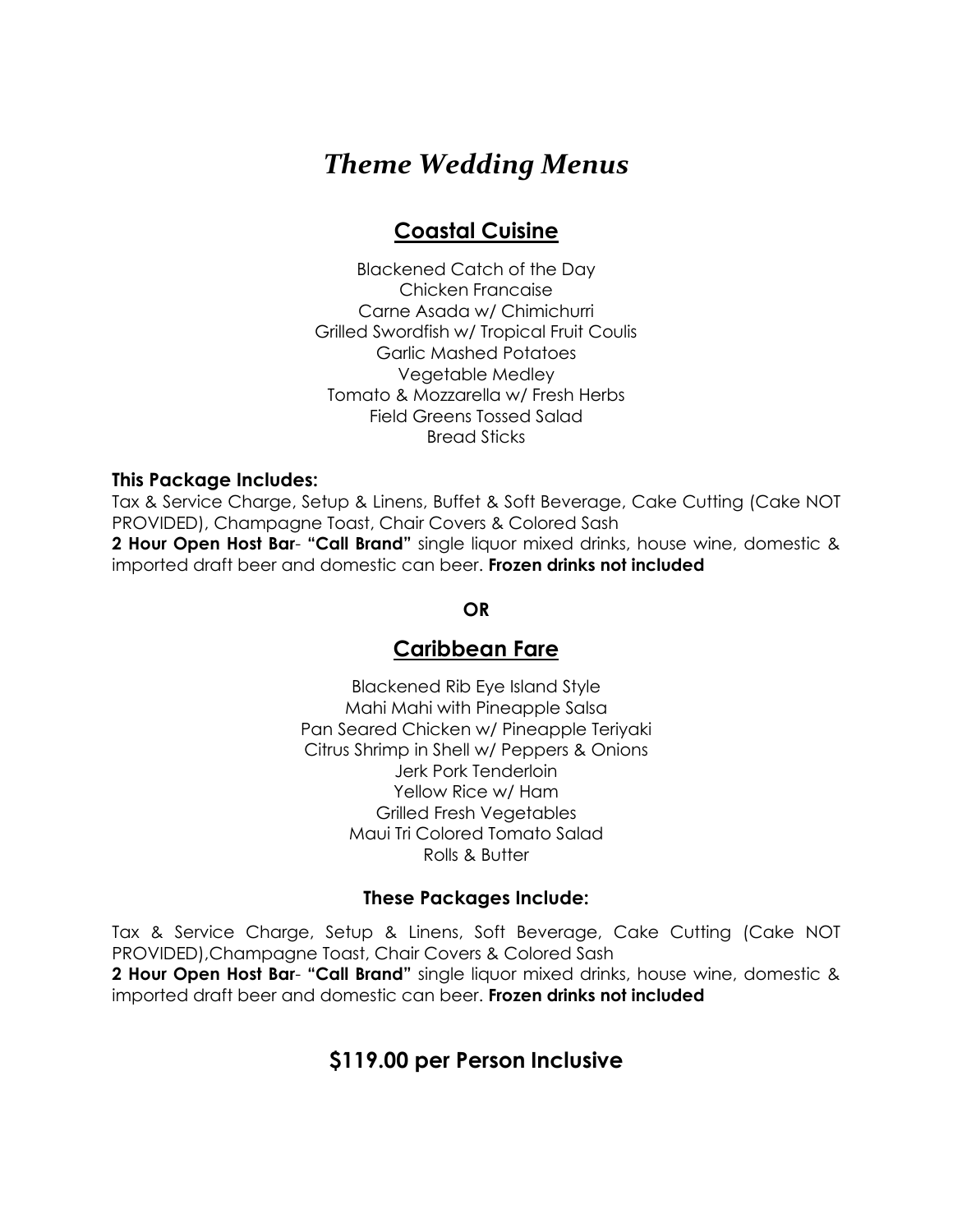# *Liquor Service*

**Open Host Bar Types** – The tax and service charge are included in the hourly price. Hours must be consecutive. Shots are excluded.

- o **"Call Brand"** single liquor mixed drinks, house wine, domestic & imported draft or canned beer. Brands include but not are limited to Absolut, Captain Morgan, Canadian Club, Jim Beam & Jose Cuervo Gold.
	- **You may add a Call Brand Hourly Host Bar:**
		- **\$29.00 for Two (2) Hours, Per Person**
		- **\$35.00 for Three (3) Hours, Per Person**
		- **\$41.00 for Four (4) Hours, Per Person**
- o **"Premium Brand"** mixed drinks with up to 2 liquors, house wine, domestic & imported draft or canned beer. Brands include but are not limited to Stoli, Cruzan, Jack Daniels, Bombay & 1800 Gold.
	- **You may add a Premium Brand Hourly Host Bar:**
		- **\$32.00 for Two (2) Hours, Per Person**
		- **\$42.00 for Three (3) Hours, Per Person**
		- **\$52.00 for Four (4) Hours, Per Person**
- o **"Super-Premium Brand**" mixed drinks with up to 3 liquors, house wine, domestic & imported draft or canned beer. Brands include but are not limited to Grey Goose, Ketel One, 10 Cane, Crown Royal, Makers Mark & Dewars.
	- **You may add a Super-Premium Brand Hourly Host Bar:**
		- **\$41.00 for Two (2) Hours, Per Person**
		- **\$50.00 for Three (3) Hours, Per Person**
		- **\$65.00 for Four (4) Hours, Per Person**
- o **Prices subject change depending on liquor type.**

**\$100 bartender fee is required for all non-guaranteed bar service.**